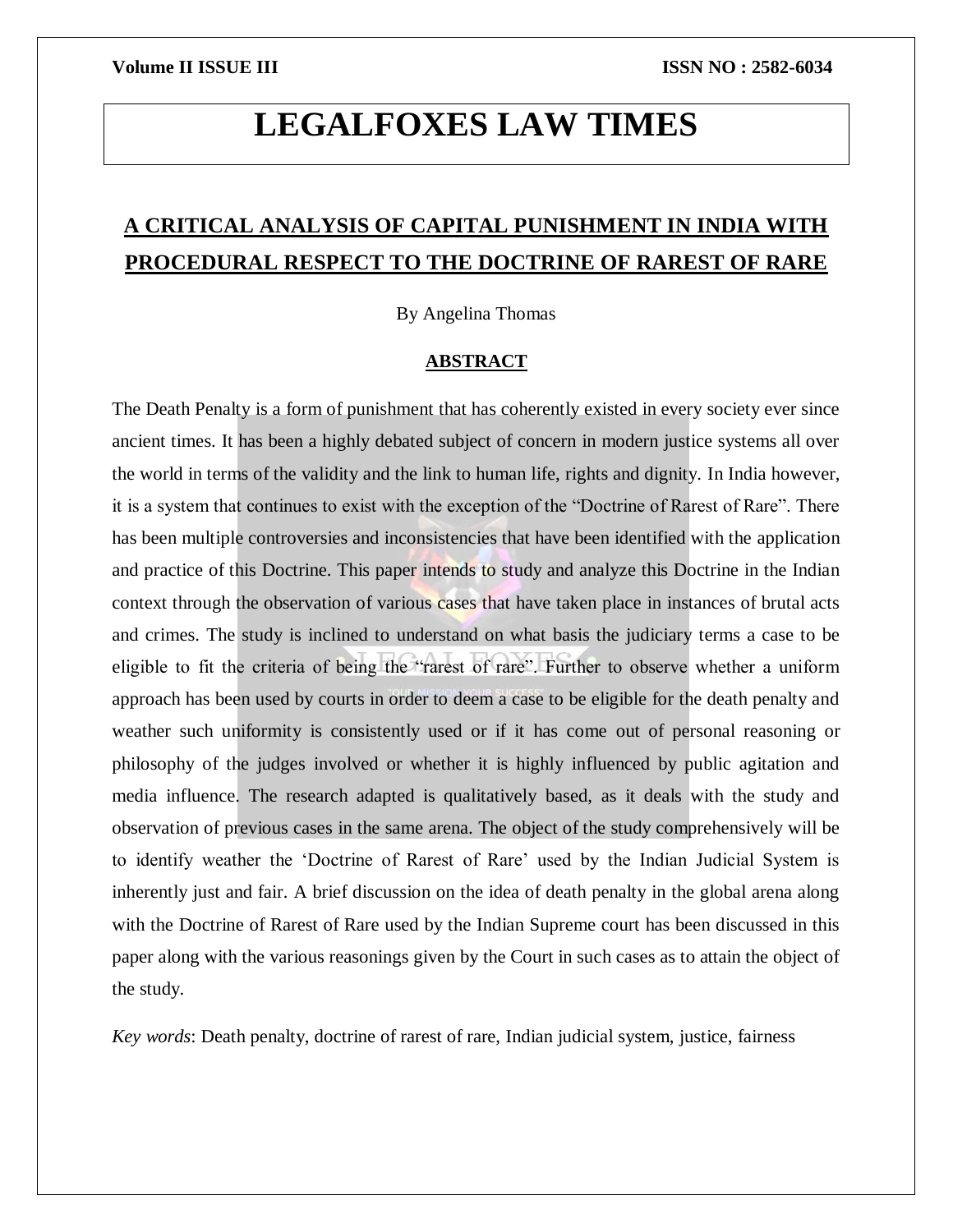### **INTRODUCTION**

In a world where the talk of human rights and its importance only continues to grow, the topic or idea of capital punishment is one which is highly debated. India being a democratic country which highly professes the importance of human rights and being a very active member of the United Nations continues this practice on the grounds of what they formed as the Doctrine of rarest of rare. This doctrine was evolved in the case of Bacchan Singh v. State of Punjab<sup>1</sup> wherein the Supreme Court held that the constitutionality of the death penalty would be upheld for crimes of extreme brutal and heinous nature in the rarest of rare cases. The scope of this however was not discussed or made clear, thus, leaving space for ambiguity. The question here is that being an activist for human rights, how can a country like India constitutionalize and continue to practice such a means of punishment despite it being a violation of basic human rights. Multiple debates are happening throughout the worlds among jurists, lawyers, administrators, social activists, law commission and legal reformers to ascertain the need for the support or abolishment of capital punishment. $^2$ 

The United Nations has internationally proclaimed the need for a fair and just system of capital punishment around the world.<sup>3</sup> The United Nations Economic and Social Council (UNESCO) in its resolution in 1996 encouraged all members to abolish capital punishment. Further, it stated that the member countries who use capital punishment to ensure a speedy and fair trial to the accused.<sup>4</sup> Under Article 5 of the Universal Declaration of Human Rights, 1984, it is provided that no person shall be subjected to torture or to cruel, inhuman or degrading treatment or punishment. In correlation to this, the constitution of India clearly provides for the right to life and personal liberty to every citizen under Article 21 and even further states that every citizen has the right to live and not to die. Under the various attempts and appeals made by the United Nations to eradicate this extreme form of punishment, 120 member countries have abolished capital punishment in their respective countries. However, 73 countries continue the practice of death penalty and India is one among them.

<sup>&</sup>lt;sup>1</sup>Bacchan Singh v. State of Punjab AIR 1980 SC 653

 $2$  Ahmed, I.G. (2002) Death Sentence and Criminal Justice in Human Rights Perspective. Published in university of calcutta

<sup>3</sup> International Scenario of United Nation Charter (1948)

<sup>4</sup> United Nations Economic and Social Council (1996)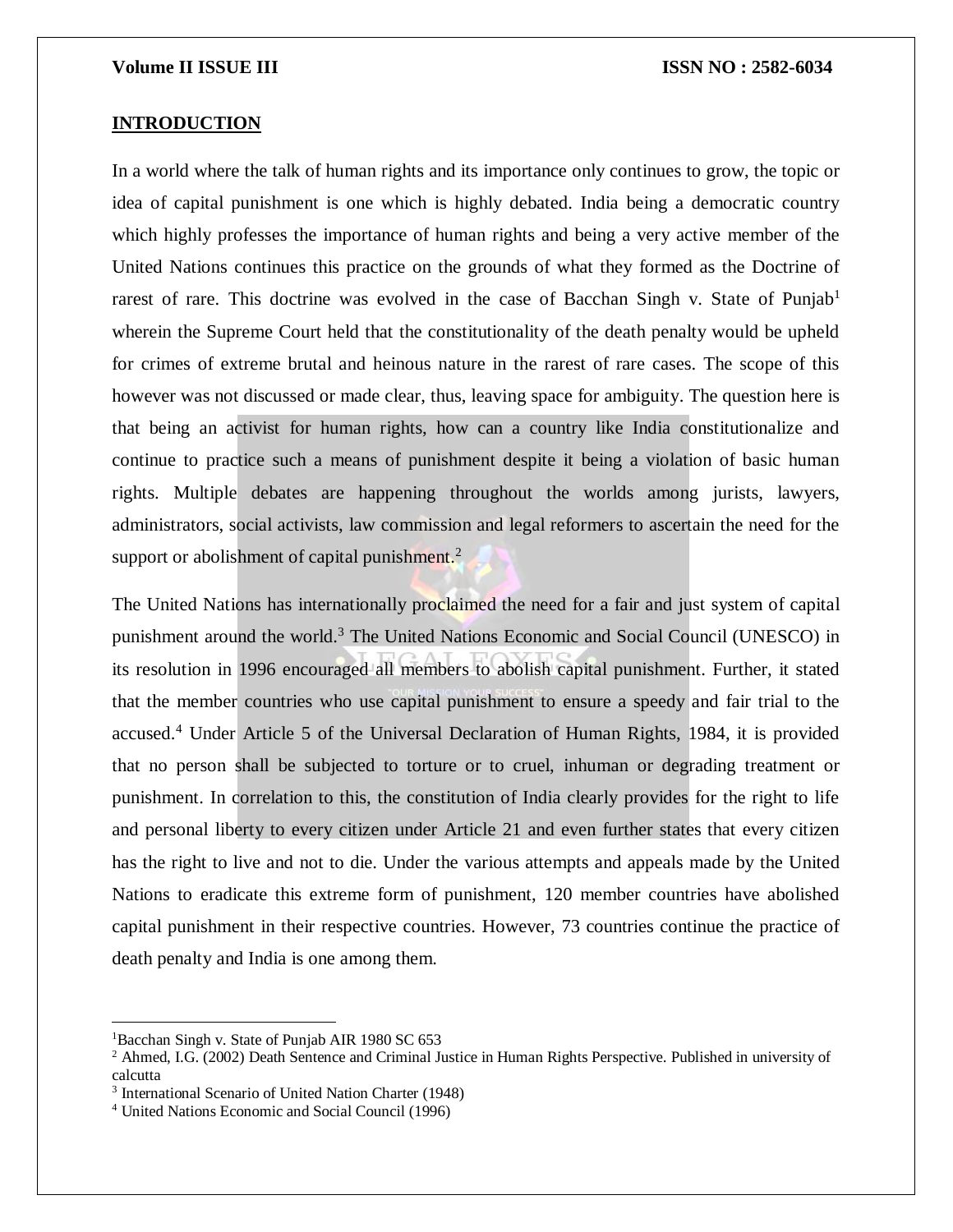The practice of capital punishment has existed in all societies since ancient times. The initial concept was the survivals of the fittest, killing to attain the needs of the individual. As times evolved it was used in the punishment of crime, however, it was used even for petty crimes which were against the norms of human rights. In the present modern era, with a high crime rate, India uses the presence of capital punishment as a means to create a deterrent effect on potential criminals to avoids committing the crime with the existence of fear of such punishment. Thereby, to create a fairer means of utilizing such punishment they evolved the need to ensure that this is only used in the rarest of rare cases. In this paper, the researcher studies the different cases that took place upholding the doctrine of rarest of rare within the Indian courts. Further, to analyze whether the process of providing the death penalty within in India in the rarest of rare cases had been just and fair. The researcher will also include the question as to what basis the courts in India uses to term a case as the rarest of rare and the uniformity in the procedure of the same.

# **RESEARCH QUESTION**

- On what basis does the Indian Judiciary deem a case to come under the criteria of rarest of rare? EGAL FOXES.
- Is there a uniform procedure used, or is it based on the personal whim of the judge, or is it influenced by the public and media?
- Is the Doctrine of Rarest of Rare used by the Indian judiciary for the practice of capital punishment just and fair?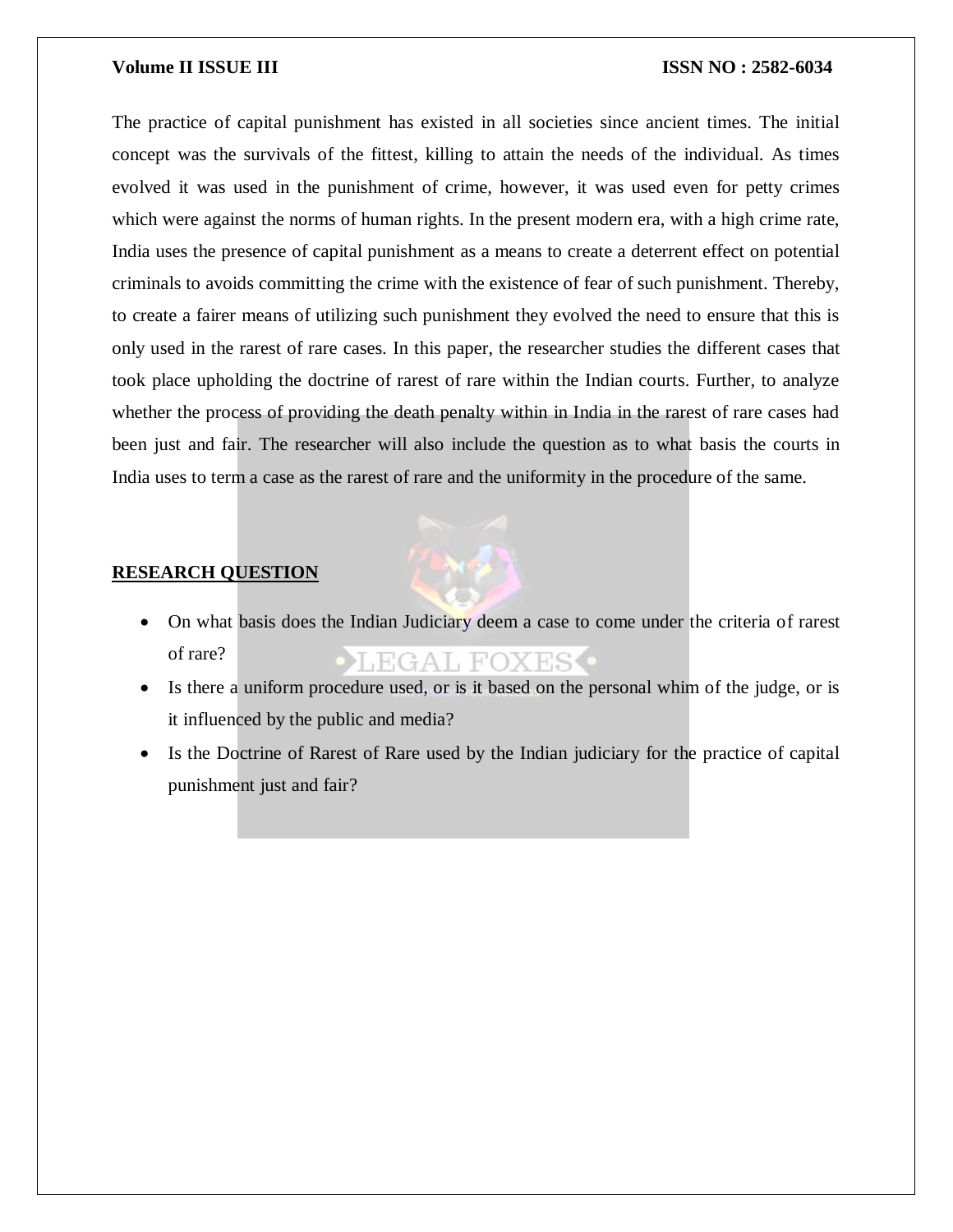# **LITERATURE REVIEW**

# **1. LEGAL THEORY**

- Deterrence Theory
- Retributive Theory
- The Utility Theory by Bentham
- Theory of Social Engineering by Roscoe Pound
- Doctrine of 'Struggle for existence'
- Ahimsa by Mahatma Gandhi

# **2. CONSTITUTIONAL BACKGROUND**

- Article 21 Protection of life and Personal Liberty
- Article 19 Guarantees individual rights to all
- Article  $14$  Equality before law<br> $\begin{array}{c} \bigcup_{A} \mathbb{F}(\mathbb{G} A \cup \mathbb{F} \cap X \times \mathbb{F}) \end{array}$

# **3. MUNICIPAL LAW**

- Section 120B, 121, 132, 194, 302, 303, 305, 364A, 376A, 396 of the Indian Penal Code
- The Code of Criminal Procedure, 1973
- The AIR Force Act, 1950
- The Arms Act, 1950
- The Navy Act, 1957
- Sec. 376A, Criminal law amendment act, 2013
- Part II, Section 4 of The Commission of Sati (Prevention) Act, 1987
- Sec. 31(a) of the Narcotic Drugs and Psychotropic Substances Act, 1985
- The Criminal Law (Amendment) Ordinance, 2018 Death penalty for rapists of girls below 12 years of age
- Maharashtra Prisons Rule, 1971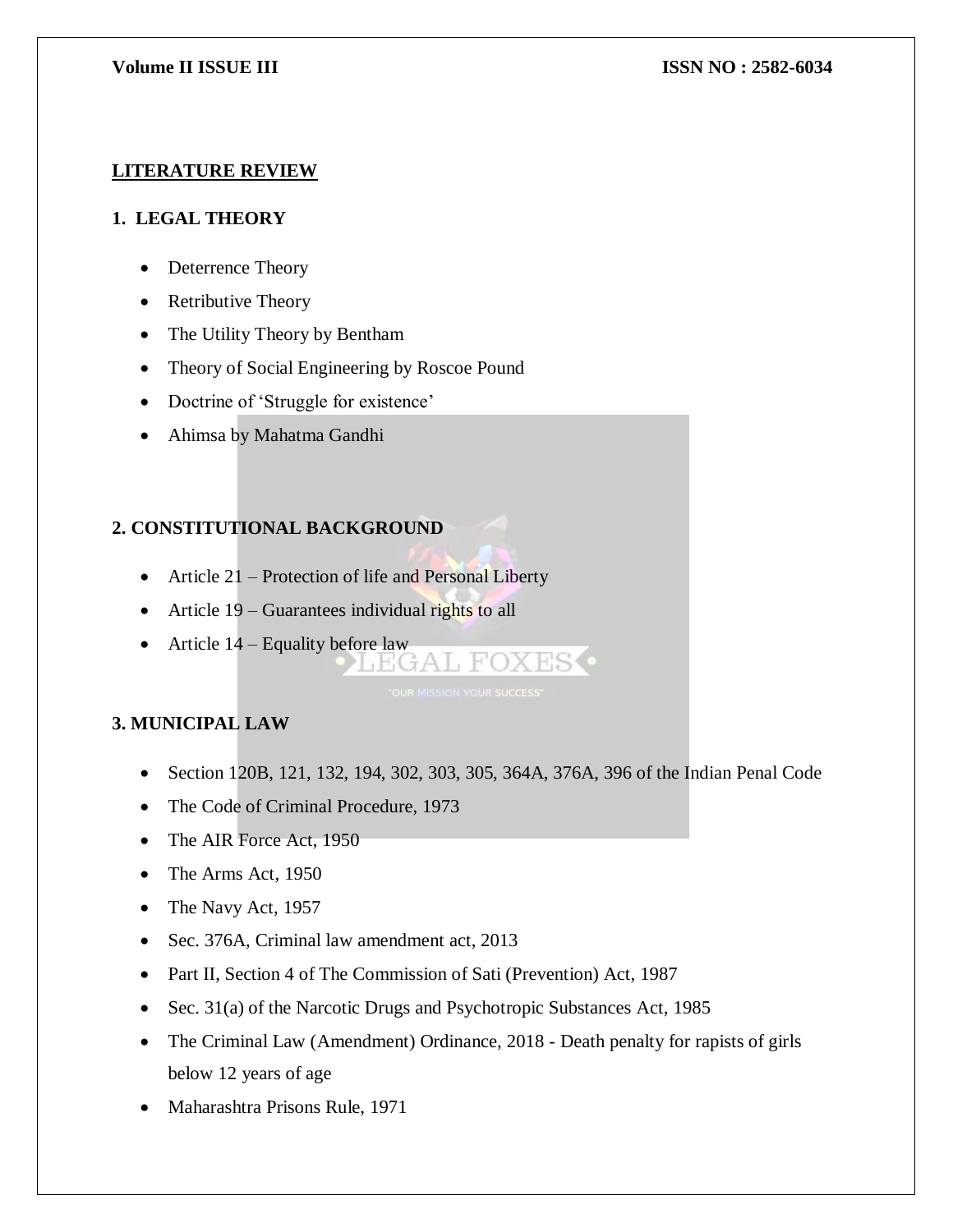# **4. INTERNATIONAL LAW**

- International Covenant on Civil and Political Rights (1966), Article  $6 -$  "No one shall be subjected to torture, cruel, inhuman and degrading treatment and punishment"
- "Safeguards Guaranteeing the Protection of the Rights of Those Facing the Death Penalty" published by Economic and Social Council of United Nations in 1984
- United Nations Economic and Social Council (1996),  $15<sup>th</sup>$  Resolution encouraging abolition of capital punishment and speedy trials for accused
- Universal Declaration of Human Rights (1947), Article  $5 -$  "No one shall be subjected to torture and cruel inhuman and degrading treatment and punishment"
- International Commission against death penalty (2010)

# **5. JOURNAL ARTICLES**

- Ahmad, I.G., "Death Penalty and Criminal Justice System in Human rights perspective", Ban. L.J., Vol.35 & amp; 36, (2006-2007).
- Sharma, Sobharam, "Execution of Death Penalty in India : Need to Change the Law", Nyaya Deep, Issue-1, Vol. XII, Jan. 2011.
- Mudur, Ganapati, "India to Introduce Death Penalty for Peddling Fake Drugs", British Medical Journal, August 2003.
- Henderson, Charles Richmond, "Control of Crime in India", Journal of American Institute of Criminal Law and Criminology, Vol. 4, No. 3, Sep. 1913.
- Mahapatroa, S (2013) Rarest of Rare doctrine and concept of social engineering, Journal of international academic research for multidisciplinary – A global society for Multidisciplinary research, Volume – 1. Issue 5

### **6. BOOKS**

Baxi, Upendra, The Indian Supreme Court and Politics, Eastern Book Company, 1980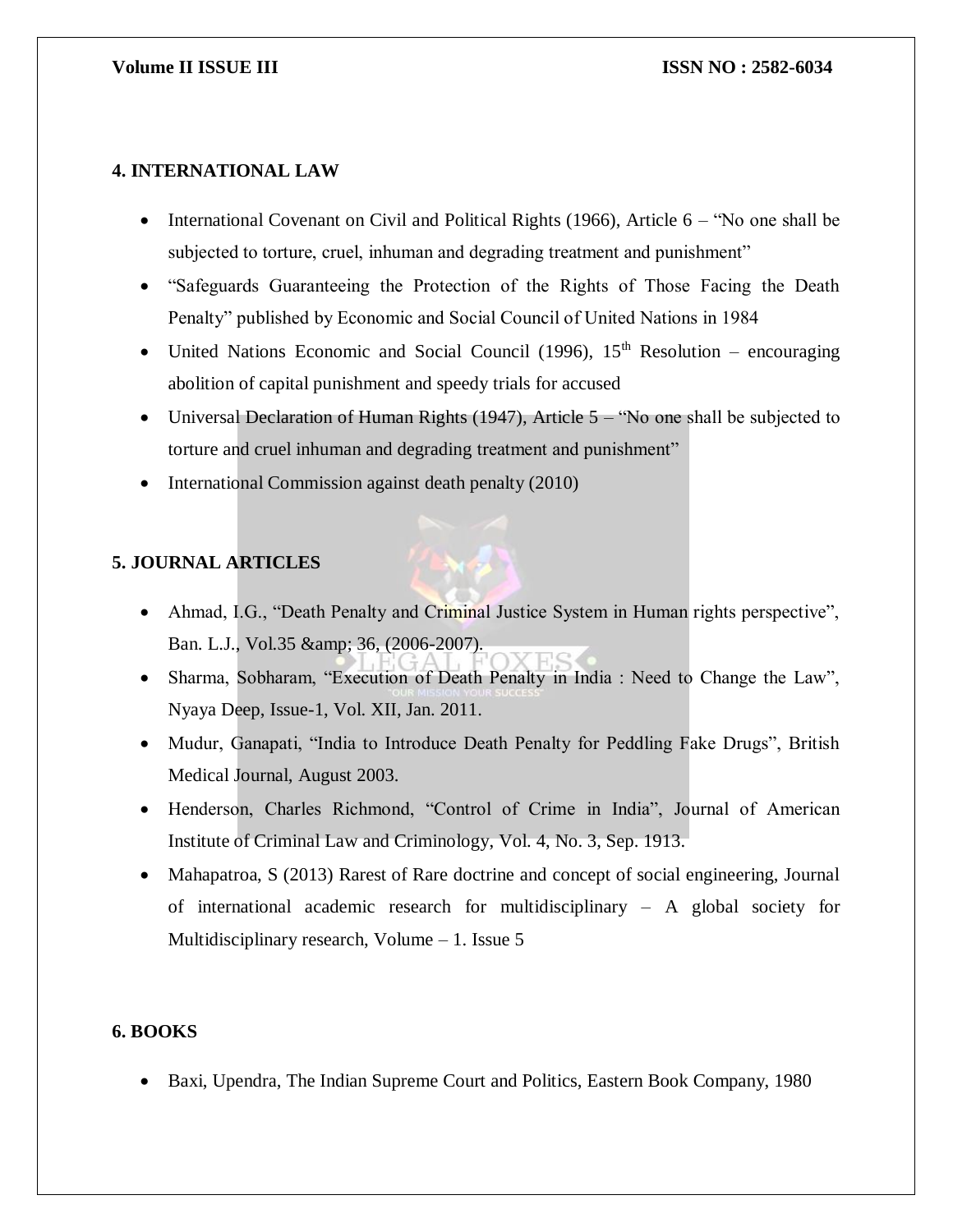Dhavan, Rajiv, The Supreme Court of India: A Socio- Legal Analysis of its Juristic Techniques, N.M. Tripathi, 1997.

# **7. OTHER POLICIES/SCHEMES, ETC**

- The 35th Report of The Law Commission of India, 1967
- The 41st Report of The Law Commission of India, 1969
- The 187th Report of The Law Commission of India, 2003
- The 262 Report of The Law commission of India, 2015
- Verma Committee Report, 2013
- Anti-Hijacking (Amendment) Bill, 2014

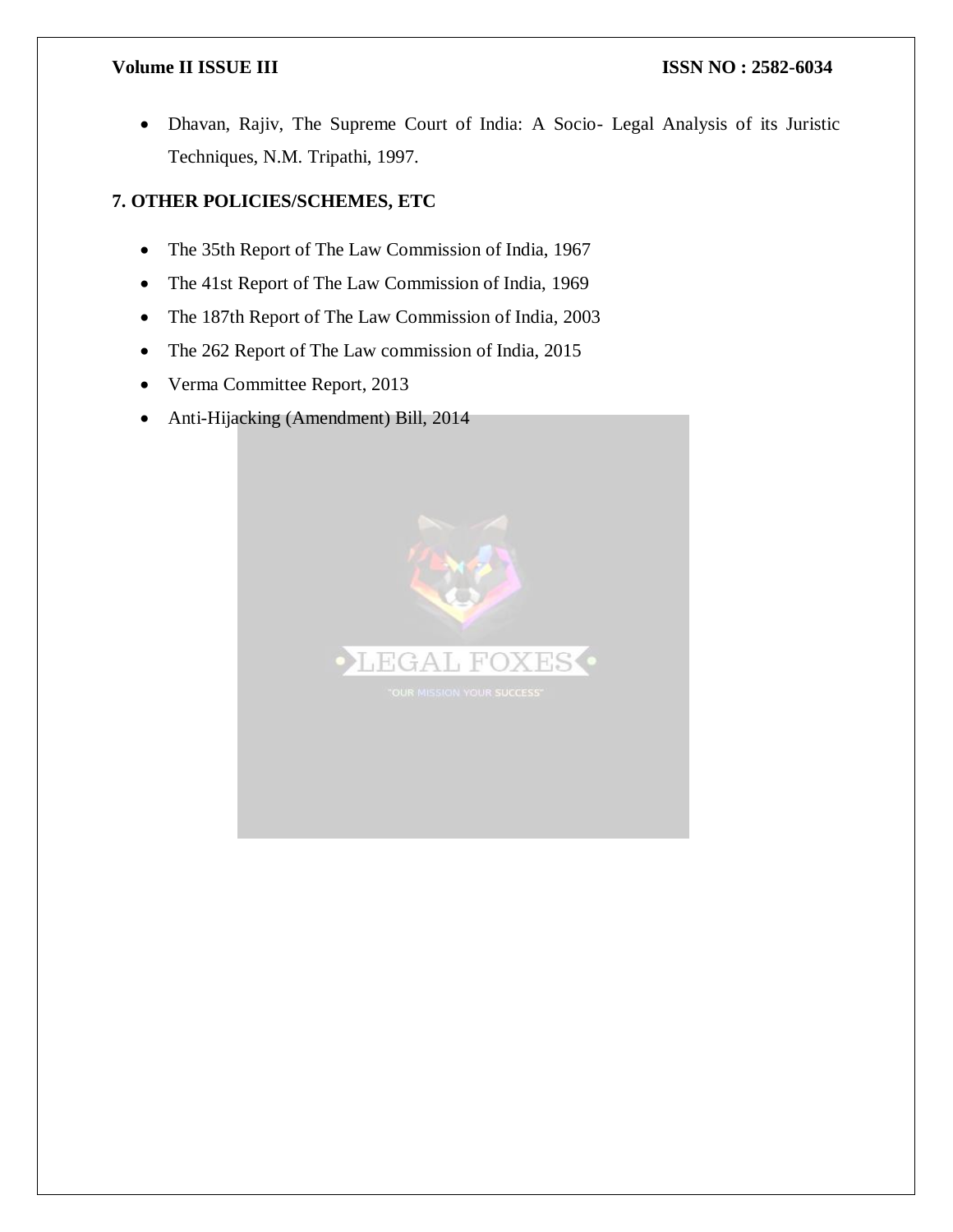### **THE DOCTRINE OF RAREST OF RARE**

There are a certain number of landmark American cases that have paved the way for certain ideas in this sphere i.e. the doctrine of rarest of rare, these include the following:

In the case of Rooper v. Simmons<sup>5</sup>, the Supreme Court laid down the grounds that an individual under 18 years of age cannot be awarded the death penalty. Thus through this case came the evolution of setting the age limit for a death penalty.

In the case of Uttecht v. Brown case<sup>6</sup>, The Supreme Court laid down the provision of the need for two separate trials for an accused of death penalty. The two phases of the trial include the first in which the jury will analyses and conclude whether the accused is truly guilty of the crime of murder and if so the second phase of the trial the jury will propose if the accused is proven guilty in the first phase of the trial then it is to be found whether the death penalty is an appropriate measure of punishment for the accused. The Supreme Court held that the jury must also consider both the aggravating and mitigating factors based on the circumstances of the case. Previous criminal records and violent crimes of the accused must be looked into, in such a case if the accused never had a bad previous record of any sort of violence or an extreme sense of murder that took place at the particular crime then he is not eligible for a death penalty. It was strongly stated that such punishment cannot be given routinely in nature but must be preserved for the worst of worst crimes.<sup>7</sup>

In India, the cases and the provision of death penalty always existed, however there were changes to reduce the ambiguity based on the seriousness of the case and the seriousness of the crime in relation to such detrimental punishment of ending life.

In the case of Jagmohan Singh v. State of Uttar Pradesh<sup>8</sup>, the Supreme Court upheld the constitutionality of the death penalty. The Court held that death penalty is a needed form of punishment to ensure prevention of crimes as well as safety and overall well-being of the society. The court deemed that in a country like India, it is not worth the risk to take the death penalty out of the statute and abolishing it as a whole, however it is to be ensured that the death penalty is

 $\overline{a}$ 

<sup>5</sup>Roopers v. Simmons 543 US 551, 578 app. 579-580 (2005)

<sup>6</sup>Uttecht v. Brown 127 S. Ct. 2218 (2007)

<sup>7</sup> Kansas v. Marsh, 126 S. Ct. 2516, 2543 (2006)

<sup>8</sup> Jagmohan Singh v. State of U.P. AIR 1973 SC 947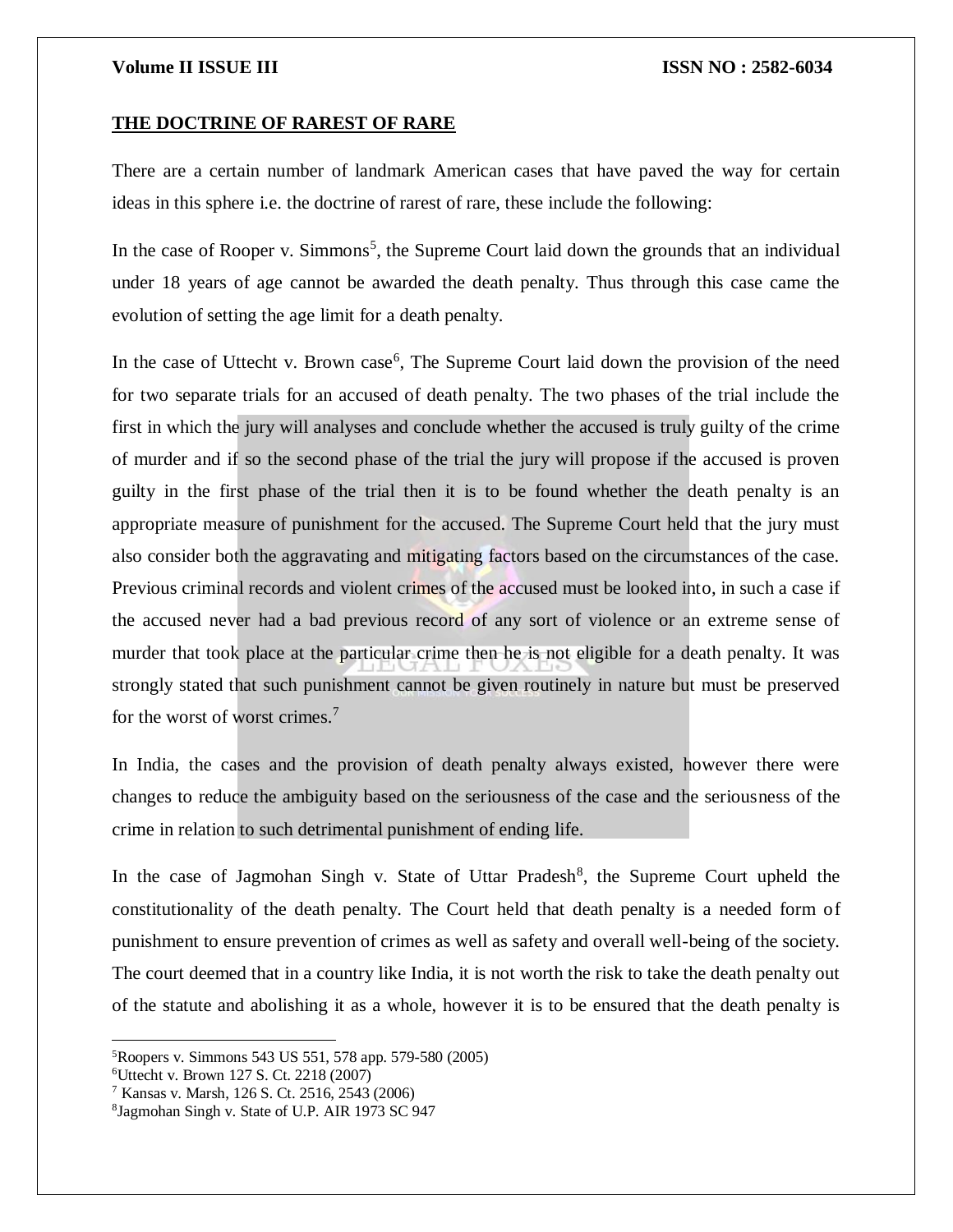only used in exceptional situations fully according to the circumstances of the case and not as a direct sentence as it is done for the protection of the state and security of the people. <sup>9</sup> Section 235 and section 354 of the Criminal Procedure Code provides the right of pre-sentence hearing for the accused under Section 235(2) and compels the court to give specific reason for awarding the death penalty instead of imprisonment for life given under section  $354(3)$ .<sup>10</sup>

In the case of Bacchan Singh v. State of Punjab<sup>11</sup>, the Supreme court had improved the standing of section 302 of the Indian Penal code as it made it clear that the awarding of such capital punishment may only take place in the rarest of rare cases and where any other remedy is unquestionable.<sup>12</sup> Section 302 of the Indian Penal code prescribes the provision of death penalty or life imprisonment for a penalty for murder. However, it should be noted that the provision of death penalty for murder cannot be held unconstitutional or against the greater good of the public. This is because the conviction of death penalty in a particular situation is not a direct penalty for any crime, instead it is incidental based on the seriousness and extent of the crime. It is not a direct or inevitable consequence of the penal law. Therefore, it cannot be stated or deemed that the provision of section 302 is violative of Article 19(1) of the Constitution of India,  $1950.<sup>13</sup>$ 

In the Bacchan Singh case<sup>14</sup>, the question as to the constitutionality of the death penalty came into question wherein the supreme court laid down two question or grounds by which a case may be considered for the death penalty and this included uncommon nature of crime and circumstances of the crime are brutal to such an extent that the accused must be penalized with death penalty.<sup>15</sup> These two questions evolved the doctrine of rarest of rare case wherein the court concluded that on such a situation wherein the question of death penalty may be considered under the doctrine the court has to consider uncommon nature of crime and brutal circumstance of crime.

 $10$  Ibid

- <sup>12</sup>Bacchan Singh v. State of Punjab, 1980 Sc 898
- $13$  Ibid.

<sup>15</sup> Ibid.

<sup>&</sup>lt;sup>9</sup> Ibid

<sup>11</sup>Bacchan Singh v. State of Punjab, 1980 Sc 898

<sup>14</sup> Ibid.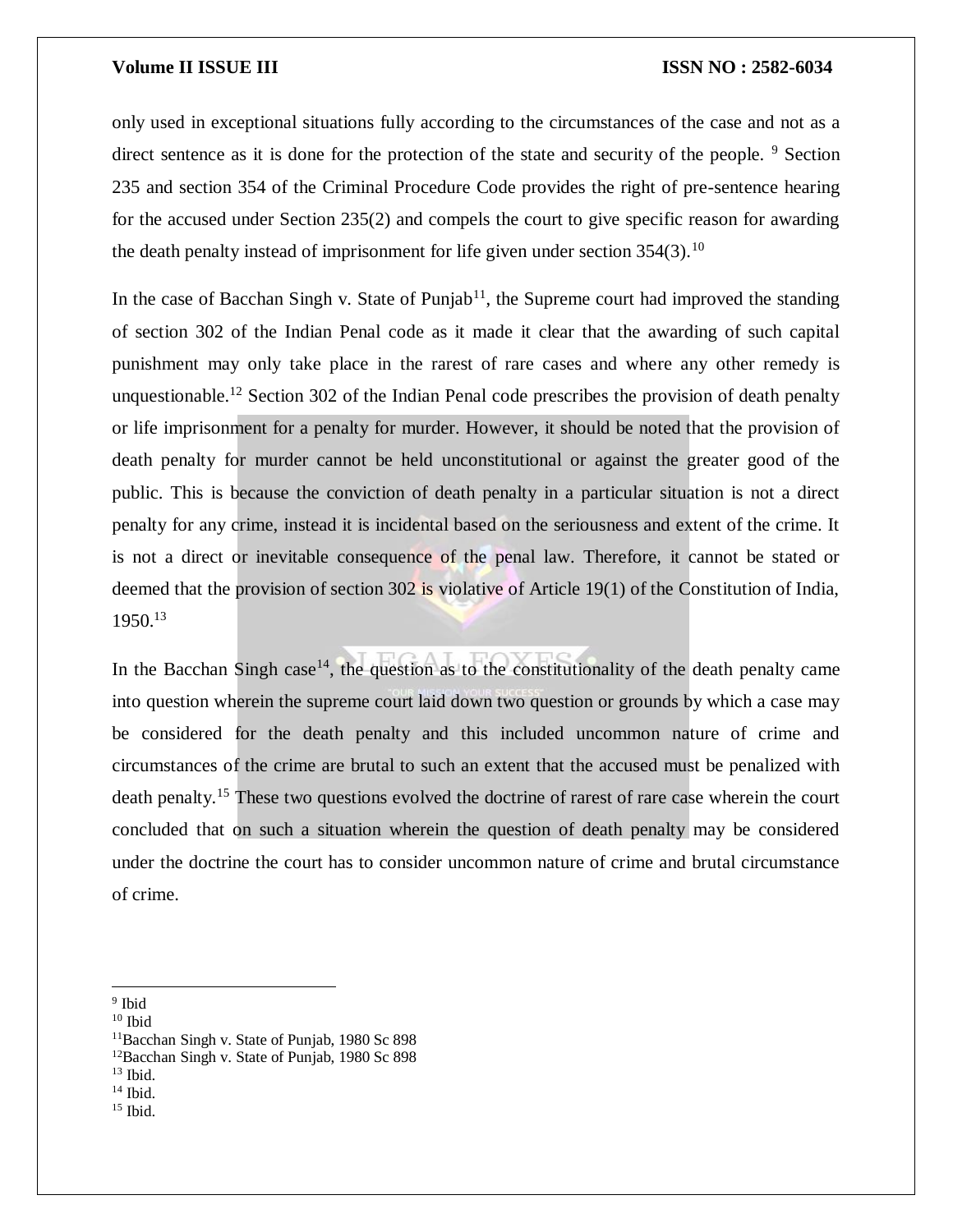A better clarification of the Doctrine of Rarest of Rare came into picture in the case of Macchi Singh and ors. v. State of Punjab<sup>16</sup>. This case highlighted the question of brutality of the circumstances of the crime. In this case the accused 11 individuals had killed 17 people in one night during a random raid of homes. The court laid down certain questions that were raised to ascertain the seriousness of the crime. The public response pointed towards the awarding of death penalty and the judiciary wanted to support the public at large. The conditions that were to be considered was laid down by the court in the judgement and these were necessary conditions to be fulfilled for the awarding of a death penalty<sup>17</sup>:

- a) When the murder is extremely brutal in nature and creates intense and extreme indication of the community
- b) When the murder is committed for a motive which evinces total depravity and meanness
- c) Dowry death or killings due to infatuation with another woman, being a member of a scheduled tribe or scheduled caste on the grounds of him being a member of the caste/tribe, offences to terrorize people to give up property and other benefits in order to reverse past injustices and to restore social balance
- d) Cases of multiple murders of members of a particular family, caste, community, or locality **LEGAL FOXES.**
- e) When the victim is an innocent child, helpless woman, aged or infirm person, a public figure whose murder is committed other than for personal reasons.

For the consideration of the Doctrine of Rarest of Rare the court had evolved five categories of murder $18$ :

- 1) Motive
- 2) Manner of Commission
- 3) Extent of Crime
- 4) Anti-social or repugnant nature of crime
- 5) Personality of victim

 $\overline{a}$ 

<sup>&</sup>lt;sup>16</sup>Macchi Singh and ors v. State of Punjab AIR 1980 SC 898

 $17$  Ibid.

<sup>&</sup>lt;sup>18</sup>Macchi Singh and ors v. State of Punjab AIR 1983 SC 957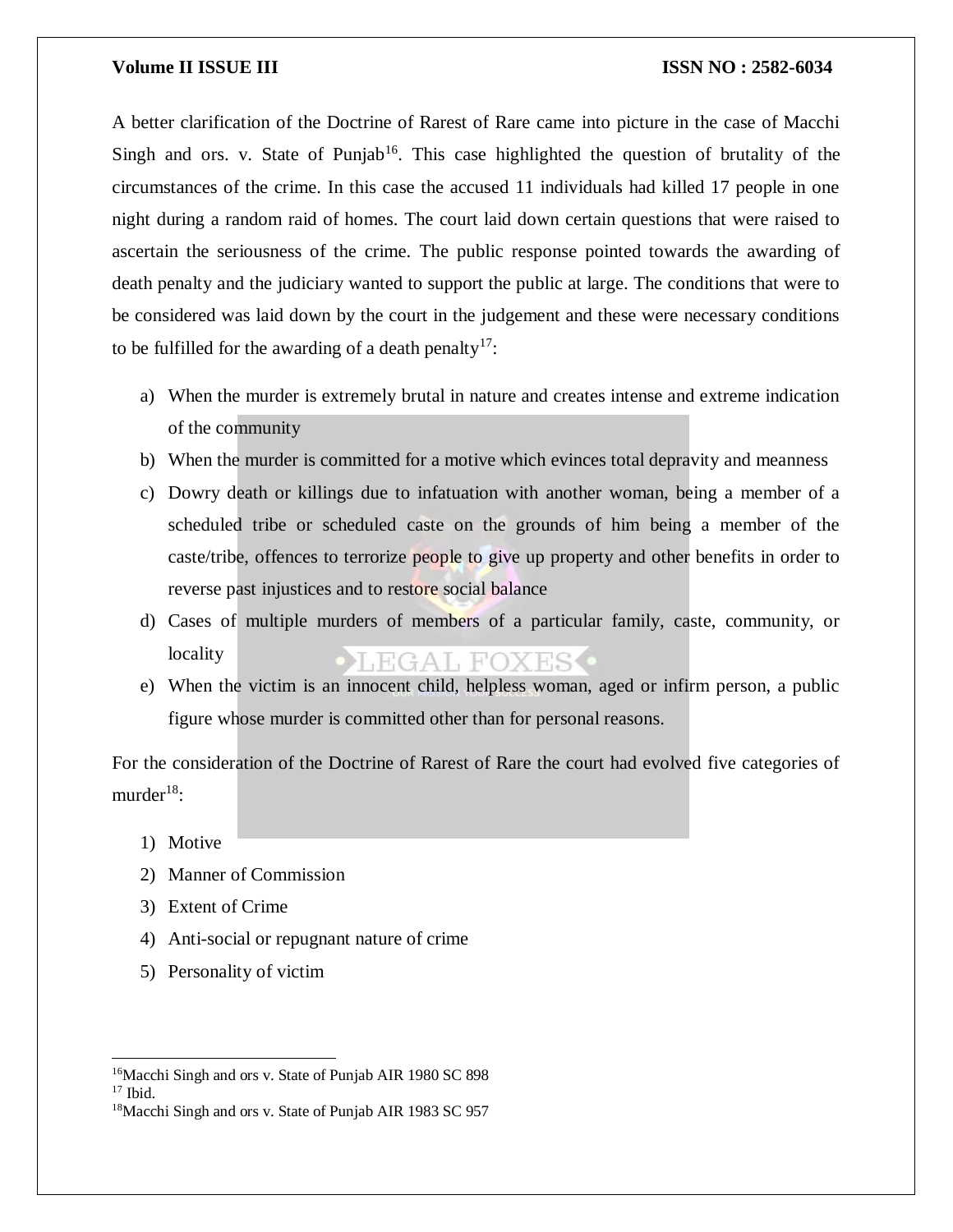It is based on these guidelines that through this landmark judgement it was stated that the courts are to provide and decide the punishment.<sup>19</sup>

In the case of Ramnares and ors v. State of Chattisgarh<sup>20</sup>, the Supreme Court was asked to hold the accused guilty for the crimes of rape and murder and to be awarded the death penalty. In this case the victim was gang raped by her brother-in-law and his friends when they were drunk and was subsequently murdered. The doctrine of rarest of rare was imposed keeping in mind the different principles andguidelinesin relation to the nature of the crime, the brutality of the offence, the specific circumstances, the motive, etc. However, it was concluded that although through the underlying facts the crime may be deemed as one which is heinous and brutal in nature it doesn't exactly become eligible or a sufficient enough reason to be awarded death penalty as different cases are different. Based on the doctrine of rarest of rare it is to be understood that the cases should be exceptional in nature, the principles governing this includes both aggravating and mitigating factors or circumstances. $2<sup>1</sup>$ 

Under the term Aggravating factors, Courts can impose death penalty only on the grounds that $^{22}$ :

- the was pre-planning involved before the commission of the murder and it involves extreme brutality **LEGAL FOXES**
- the murder involves exceptional immorality
- the murder is committed to a member of the armed forces, of the union or of the police or of any public servant when such a member was on duty
- Any consequence done by a public servant during the lawful discharge of duty under section 43 of Code of Criminal Procedure, 1973

Under the Mitigating factors or circumstances, the courts shall take into consideration the following circumstances before awarding capital punishment<sup>23</sup>:

• The offence is committed under a mental or emotional disturbance.

 $\overline{\phantom{a}}$ <sup>19</sup> Ibid.

<sup>20</sup>Rmanares and ors v. State of Chattisgarh AIR 2012 SC 1357

 $21$  Ibid.

 $22$ Mahapatroa, S (2013) Rarest of Rare doctrine and concept of social engineering. Journal of international academic research for multidisciplinary – A global society for Multidisciplinary research. Volume – 1. Issue 5. ISSN: 2320 - 5083

 $23$  Ibid.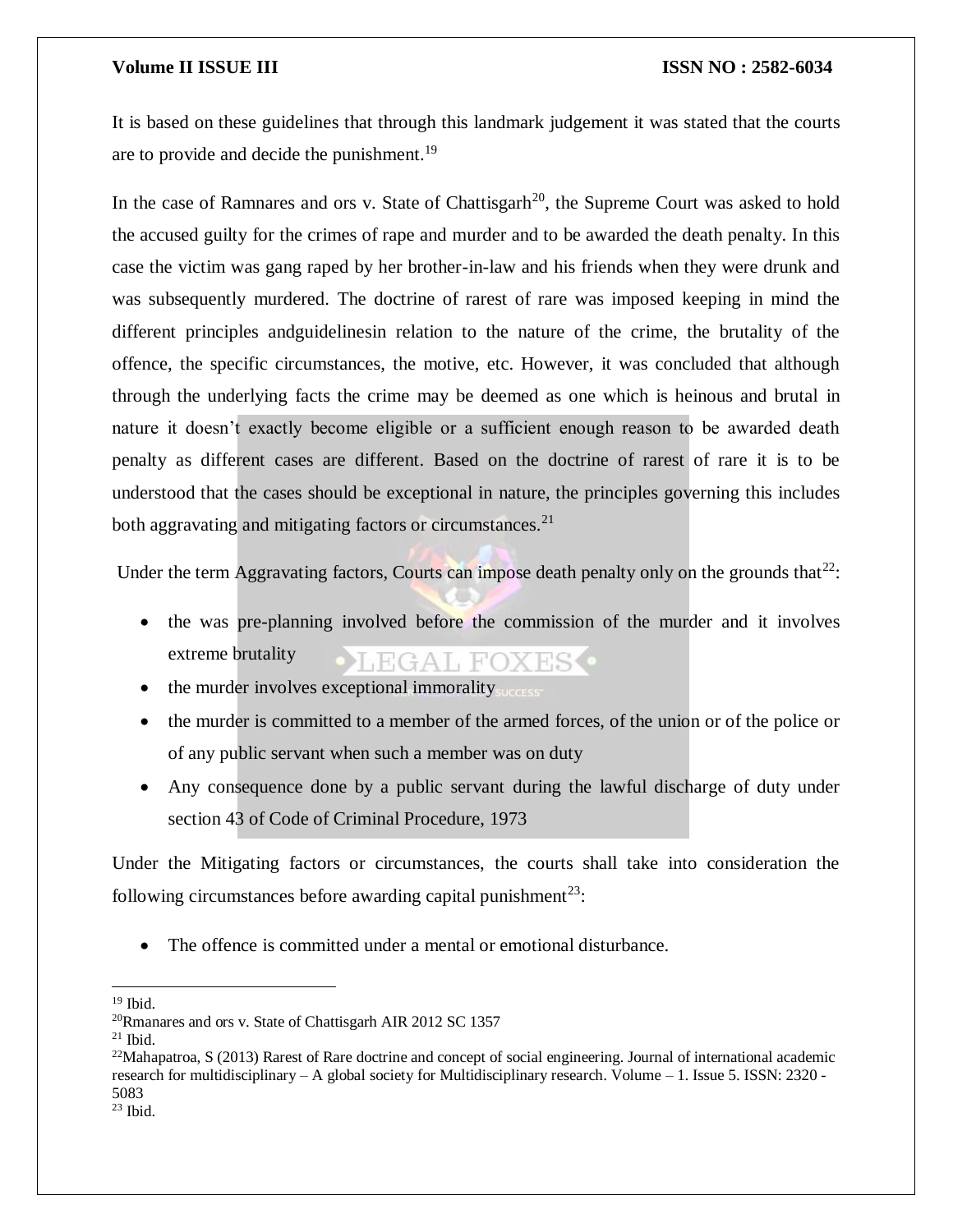- When the accused is of a certain young age or below the age of 18 years, they cannot be penalized with death penalty.
- The possibility or probability of the accused not committing the crime again or against the society.
- If the facts and circumstances lead to the accused being morally justified for the commission of the crime.
- If the act was done under duress.
- If the condition of the accused is proven that is mentally weak.

The Supreme court held that those convicted under mitigating factors are not to be awarded capital punishment. In this particular case on balancing both the aggravating as well as mitigating factors, the Supreme Court held that the accused be charged and penalized with life imprisonment being more appropriate for the particular situation on the grounds that the accused were actually quite young, the death was caused by strangulation and further, the victim was not a lawfully married individual and was having extra marital affairs with her brother-in-law.<sup>24</sup>

In the case of Bacchan Sing v State of Punjab<sup>25</sup>, Justice Bhagwati was a critic and dissented to the idea of the doctrine of rarest of rare cases that was evolved due to his concern that this would lead to a person's life in the hands of the decision of the bench rather than the constitutional provisions of Article 14 and 21. Further, he stated that the terms used to express the concept of rarest of rare such as brutal, etc was very vague and doesn't give clear idea which may not be uniform for all judges. Therefore, if one judge is in support of the awarding of death penalty it is not certain that the others may think the same and it creates ambiguousness and unclear interpretation of the law.<sup>26</sup>

In the case of State of U.P. v. Satish<sup>27</sup>, the court convicted the individual with the sentence of death penalty. In this case, the accused had raped and subsequently murdered a 6-year-old girl. The court held that the rape of such a young child is an act which is deemed to be abnormal and inhumane as it deals with such an innocent individual who is helpless and doesn't even know

 $26$  Ibid.

 $\overline{a}$ 

<sup>24</sup>Ramnares and ors v. State of Chattisgarh AIR 2012 SC 1357

<sup>25</sup>Bacchan Singh v. State of Punjab AIR 1980 Cr.L.J.653 SC

<sup>27</sup> U.P v. Satish AIR 2005 3 SCC 114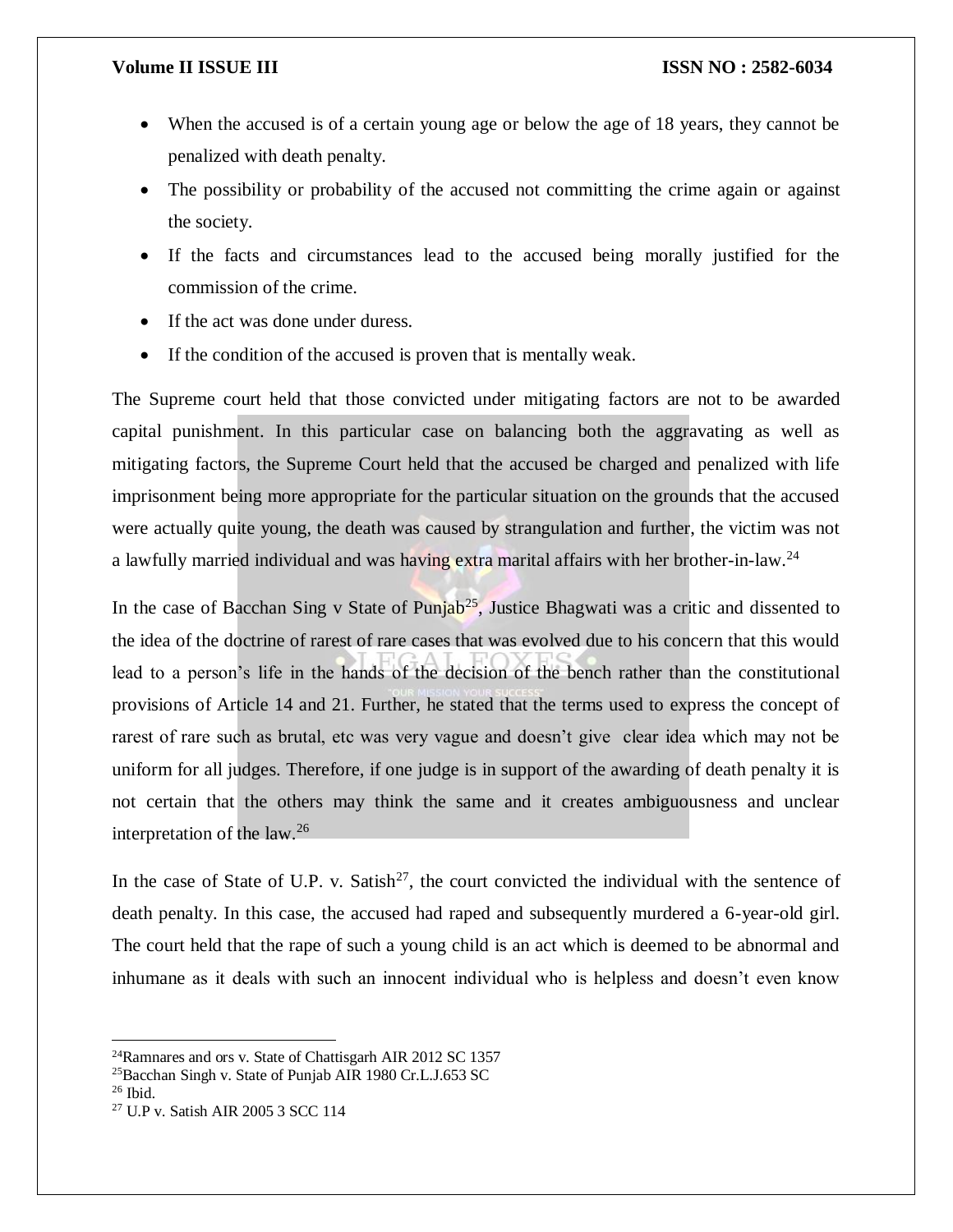what is happening to him/her which is an act in the lowest level of humanity when it is subsequently followed by the murder of the child.

However, in another context taking into consideration the case of Surendra Pal Shivbalakpal v. State of Gujarat<sup>28</sup>, the accused was convicted for raping a teenage girl and subsequently murdering her. The accused was initially awarded death penalty but on appeal it was removed by the Supreme Court of India as this was not to be considered a rarest of rare case. There was clear evidence that the accused did not have a previous criminal record of any sort, further h was a migrant worker from U.P. and did not show any signs of creating future problems or criminal behavior towards the society and therefore does not deserve the sentence of a death penalty and was given life imprisonment instead.

In the case of U.P. v. M.K. Anthony<sup>29</sup>, the accused had committed the murder of his wife and two children as he was unable to meet the expenses required to take care of them as well as for the medical treatment of his wife. The court held that this case was not a case that comes under the doctrine of rarest of rare as the accused here had committed the crime due to poverty and not ill-intention and did not have any other means of being a threat to the society.

In the case of AbsarAlam v. State of Bihar<sup>30</sup>, the accused had committed the murder of his wife by beheading her. The High court in this particular case awarded the accused death penalty stating that the crime was an act inhumane in nature and comes under the prospect of extreme brutality. However, the Supreme Court accepted the appeal and set aside the verdict given by the High court stating that the conditions and individual prospect of the accused must be considered to the fact that the accused was an illiterate villager who was a cultivator and he had no control over his emotions and acted out in the situation therefore does not really create a threat to the society and cannot be considered as a rarest of rare case.

### **RESULTS AND FINDINGS**

 $\overline{a}$ 

Through the analysis and research made, the researcher has attained certain insights in this sphere. Firstly, the practice of capital punishment in India does not violate the Fundamental

<sup>28</sup>Surendra Pal Shivbalakpal v. State of Gujarat 2005 3 SCC 127

<sup>29</sup> State of U.P. v. M.K. Anthony AIR 1985 SC48

<sup>30</sup>AbsarAlam v. State of Bihar AIR 2012 SC 968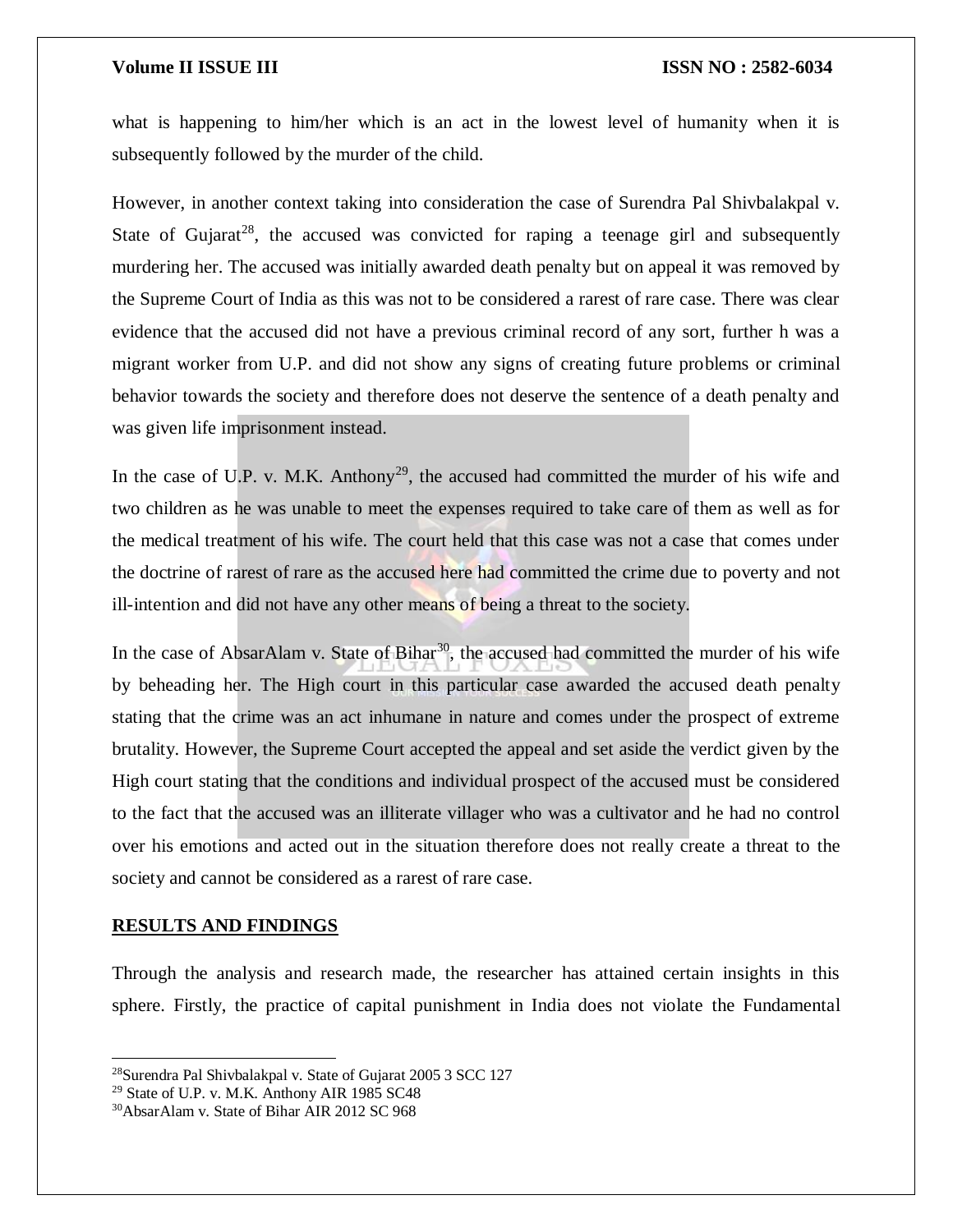Right to life and personal liberty provided under Article 21 of the constitution of India, based on the principle by which the Supreme Court awards such punishment on the doctrine of rarest of rare.

In the case of Mithu Singh v State of Punjab<sup>31</sup>, the constitutionality of Section 303 of the Indian Penal Code was questioned. In this case the court held that the said section 303 of the Indian Penal code is in fact unconstitutional on the grounds that it violates both Article 19 as well as Article 21 of the constitution of India. However, the Supreme Court held that the practice of capital punishment is not a violation of Article 21. The said article provides the fundamental right to life and personal liberty, however, it is clearly stated that this right may be maintained except through procedure established by law. That is to say that state has the right to take away the life of a person according to law if it is for the overall benefit and safety of the people at large and is done only in the rarest of rare cases.

In the case of Jagmohan Singh v. State of U.P.<sup>32</sup>, the constitutional validity of capital punishment was upheld. It was argued that the said punishment was a violation of the fundamental right to life provided under Article 21 of the constitution of India. However, it was held by the Supreme court that capital punishment cannot be held as a violation of Article 21 as it is clearly given that procedure established by law is a restriction to the said right.

In the case of Rajendra Prasad v. State of  $U.P^{33}$ , former Justice Krishna Iyer was in support of the abolition of capital punishment in India and that it should only be reserved for white collar crimes. However, in the case of Bacchan Singh v. State of  $U.P.^{34}$ , the ruling given in the Rajendra Prasad case<sup>35</sup> was overruled by the Supreme court. It was held that capital punishment given under section 303 of the Indian Penal code is not violative of the fundamental right to life provided under Article21 of the Indian constitution. It was held that capital punishment in India is only given in the rarest of rare cases and conducted in a reasonable manner and is not done arbitrarily.

<sup>&</sup>lt;sup>31</sup>Mithu Singh v. State of Punjab 1983 2 SCC 277

<sup>32</sup>Jagmohan v. State of U.P AIR 1973 SC 947 Cr.LJ 3301973 SCC 162

<sup>&</sup>lt;sup>33</sup>Rajendra Prasad v. State of U.P. AIR 1979 SC 916

<sup>34</sup>Bacchan Singh v. State of Punjab AIR 1980 Cr.L.J.653 SC

<sup>35</sup>Rajendra Prasad v. State of U.P AIR 1979 SC 916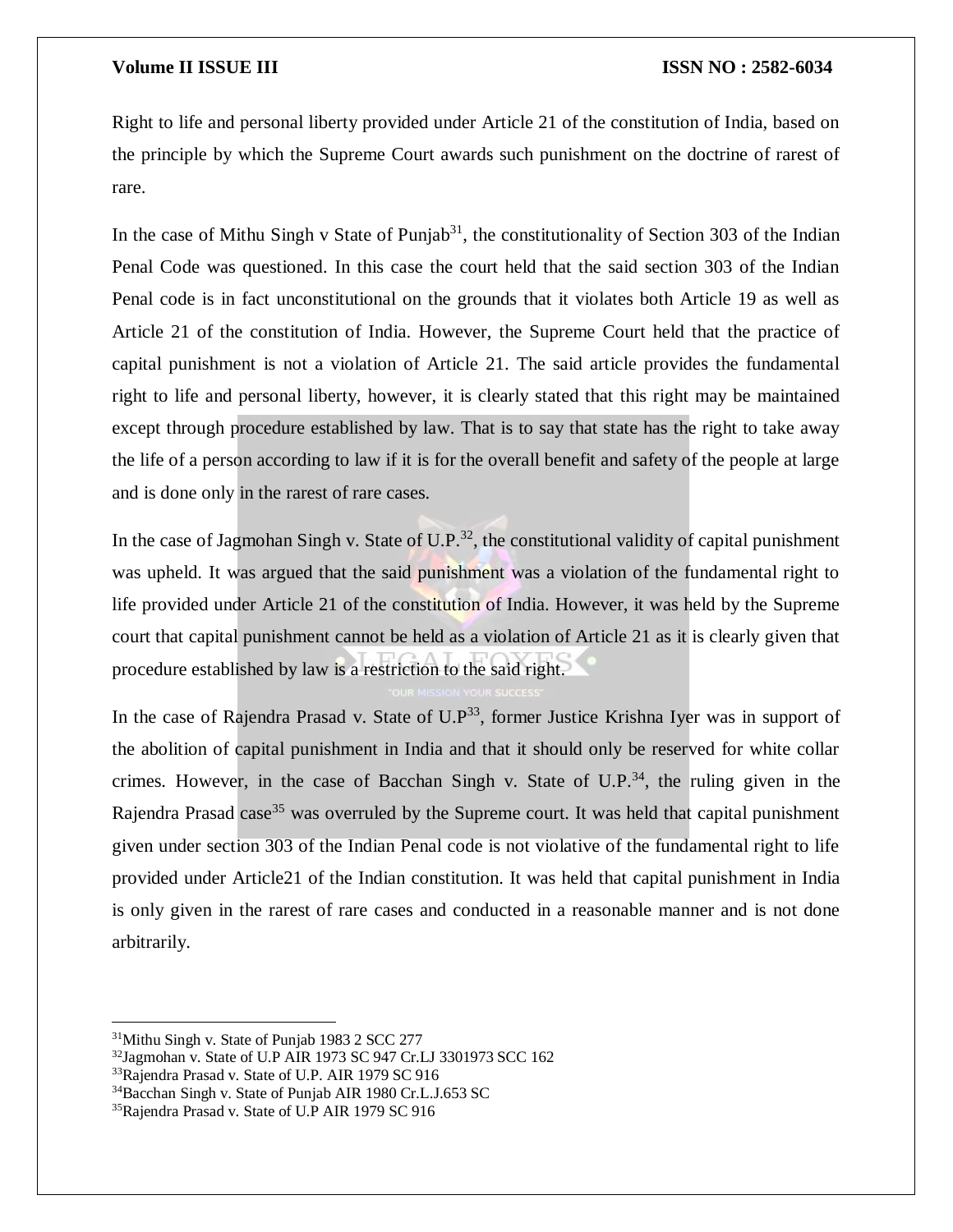The Supreme Court, in the Menka Gandhi v. Union of India<sup>36</sup> case, provided certain guidelines and procedure as to how capital punishment would take place within the country. It stated that those states who practice capital punishment must adhere to procedural law and ensure that it takes place in a just, fair and reasonable manner.

Therefore, through the understanding of these cases and many more it is understood that capital punishment in India is not violative of its constitutional provisions and is further not a violation of the right to life provided under Article 21 of the Constitution of India.

Secondly, although capital punishment may be internationally proclaimed to be a violation of human rights, it is for the greater good of the society.

The United Nations in many of its spheres and conferences have tried to promote the total abolition of death penalty all over the world as a human rights violation as they recognize capital punishment as a cruel, degrading and inhumane treatment or punishment which infringes the basic human rights of the accused<sup>37</sup>. The United Nations continues to stress on the importance of a fair trial and procedure to be established and practiced for countries who continue the practice of capital punishment. The Universal Declaration of Human Rights emphasizes in Article 5, the provision that 'no one shall be subjected to torture of cruel, inhuman or degrading treatment of punishment<sup>'38</sup>. However, the United Nations Economic and Social Council<sup>39</sup> has provided a number of guidelines and procedures to be established and noted by countries who continue the practice of capital punishment to ensure that they take place in a just and reasonable manner. The Indian judiciary has strictly abided by and ensured to adhere to these international guidelines, thereby awarding capital punishment in the rarest of rare cases in a just, fair and reasonable manner. As mentioned earlier, Article 21 of the India constitution provide for the right to life and personal liberty with the exception, however, of procedure established by law<sup>40</sup> and is therefore not a violation.

The existence of the said provision is to ensure safety and protection to the public at large and the provision to remove a threat to the society keeping in mind all considerations and guidelines.

<sup>36</sup>Menka Gandhi v. Union of India AIR 1978 SC 597

<sup>37</sup> European Convention of Human Right 1953 Article 3

<sup>38</sup> United Declaration on Human Rights 1947 Article 5

<sup>39</sup> United Nations Economic and Social Council 1996

<sup>40</sup> The Constitution of India 1950 Article 21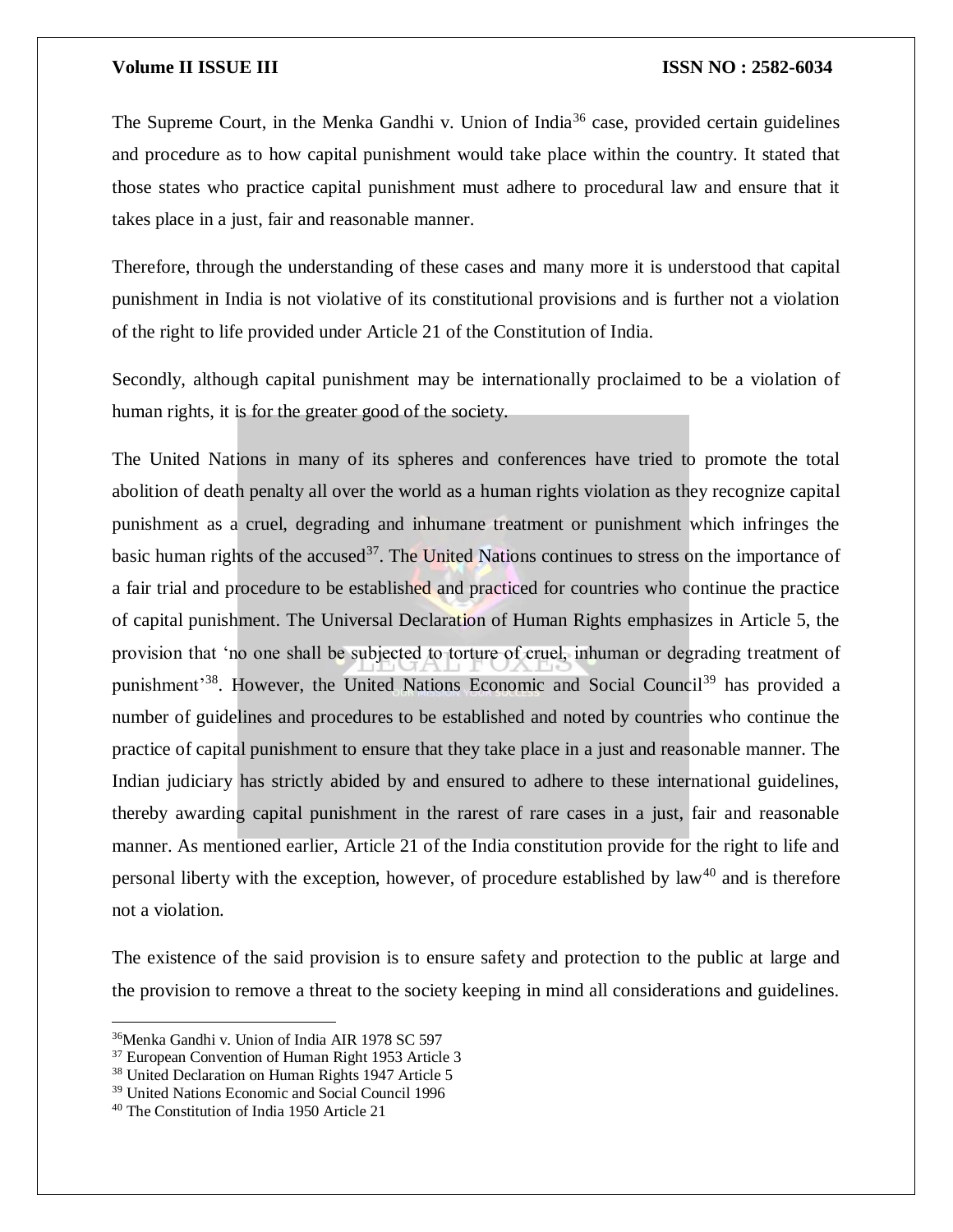In a country with a large crime rate, the judiciary aims to create a deterrent effect to reduce the possibility of crime from taking place to ensure the safety and peaceful well-being of its citizens, by taking matters into the states hands rather than victims taking them into their own hands. Therefore, it can be understood that even though capital punishment from a third perspective looks like a human rights violation, within the country it is for the betterment of the public at large.

Thirdly, the Indian judiciary does have discretionary power while deciding death penalty cases, however keeping in mind the guidelines set and the welfare of the public at large.

It is to be noted that certain guideline and understanding of the doctrine of rarest of rare has been established by the Supreme Court. However, the circumstances of different cases differ, and thereby the judiciary does have a discretionary power while deciding such case. The Court had established 5 categories of murder which must be considered while dealing with a death penalty case in respect to the doctrine of rarest of rare and these include motive, manner of commission, extent of crime, anti-social or repugnant nature of crime and personality of victim $4^1$ . The discretionary power of the judiciary is not considered as a harm as they do take into account the different guidelines that have been established by preceding cases and keeping in mind the overall greater welfare and security of the public.

# **CONCLUSION**

 $\overline{a}$ 

India, as a country in the international sphere is a large proponent of human rights. As an active member of the United Nations and its treaties along with being a supporter of a majority of its Human Rights initiatives and international instruments, it is one of the few countries who continues the practice of capital punishment. In its constitution, India offers and guarantees many rights to its citizens along with duties; once an individual infringes the rights of another citizen, he/ she will be held accountable by law. Although capital punishment is seen as cruel and inhumane in certain jurisdictions, it is important to consider that in India it is used as a deterrent to reduce and instill a sense of fear in the minds of the criminal.

<sup>41</sup>Macchi Singh and ors. V. State of Punjab AIR 1983 SC 957